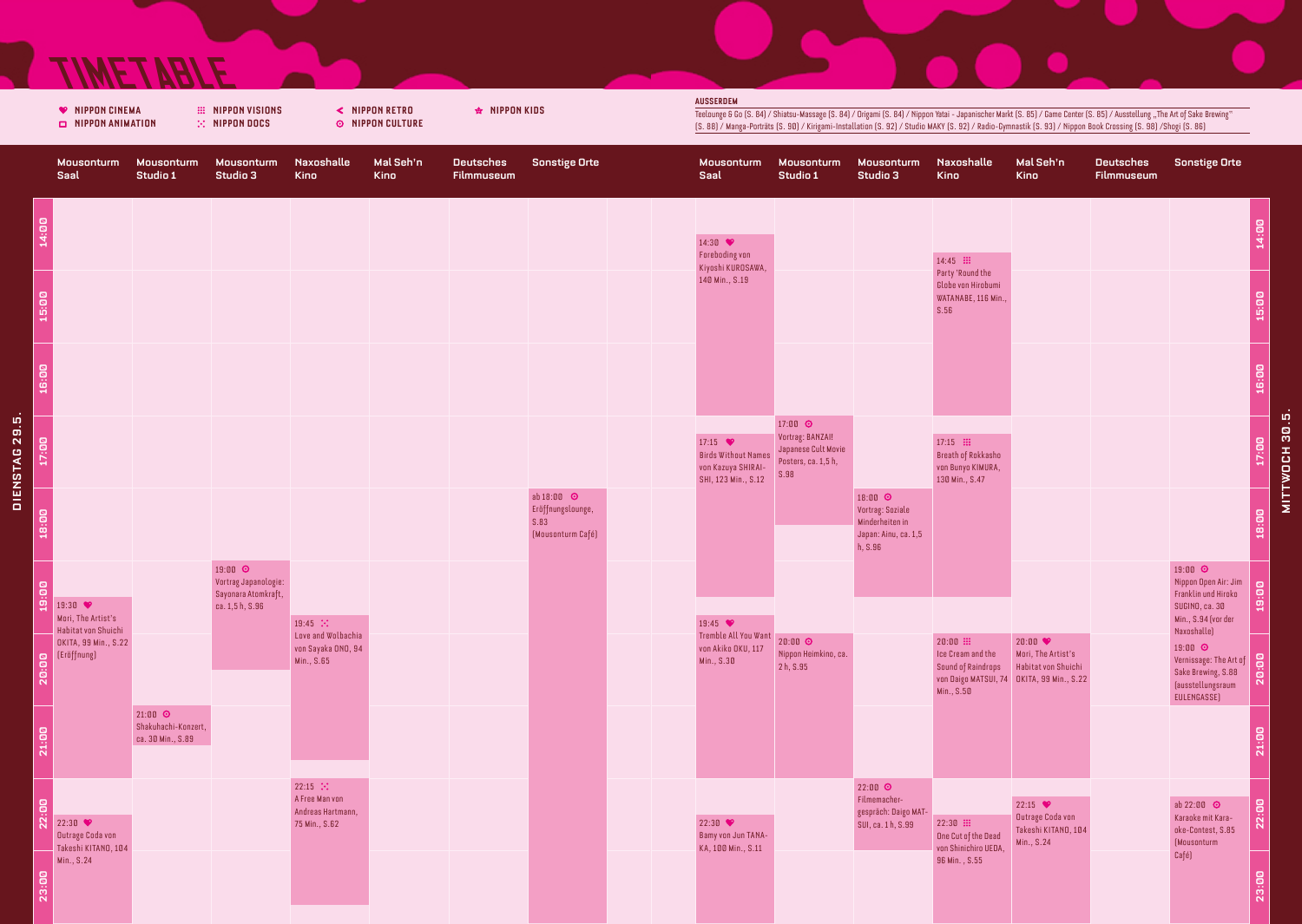|                  |                                                | Mousonturm<br>Saal                                                                                     | Mousonturm<br>Studio 1                                                                                                                                         | Mousonturm<br>Studio 3                                                          | Naxoshalle<br><b>Kino</b>                                                                   | Mal Seh'n<br><b>Kino</b>                                              | <b>Deutsches</b><br><b>Filmmuseum</b>                                          | <b>Sonstige Orte</b>                                                                                                       |                                                                      | Mousonturm<br>Saal                                                                              | Mousonturm<br>Studio 1                                                                    | Mousonturm<br>Studio 3                                  | Naxoshalle<br><b>Kino</b>                                              | Mal Seh'n<br>Kino                                                              | <b>Deutsches</b><br>Filmmuseum                                            | <b>Sonstige Orte</b>                                                                                    |                                |  |
|------------------|------------------------------------------------|--------------------------------------------------------------------------------------------------------|----------------------------------------------------------------------------------------------------------------------------------------------------------------|---------------------------------------------------------------------------------|---------------------------------------------------------------------------------------------|-----------------------------------------------------------------------|--------------------------------------------------------------------------------|----------------------------------------------------------------------------------------------------------------------------|----------------------------------------------------------------------|-------------------------------------------------------------------------------------------------|-------------------------------------------------------------------------------------------|---------------------------------------------------------|------------------------------------------------------------------------|--------------------------------------------------------------------------------|---------------------------------------------------------------------------|---------------------------------------------------------------------------------------------------------|--------------------------------|--|
|                  | $\overline{a}$<br>$\ddot{\mathbf{a}}$<br>13:00 | $12:00$ $\Box$<br>Lu Over the Wall von Teezeremonie, ca. 1<br>Masaaki YUASA, 107 h, S.86<br>Min., S.37 | 11:30 $\odot$                                                                                                                                                  | $11:30$ $\odot$<br>Taiko-Workshop, ca.<br>1,5h, S.89                            | $12:15$ :<br>The Night I Swam von<br>Damien Manivel und<br>Kohei IGARASHI, 78<br>Min., S.53 |                                                                       |                                                                                | 10:30 00<br>Nippon Filmfrüh-<br>stück: The Boy<br>and the Beast von<br>Mamoru HOSODA,<br>120 Min., S.44<br>[Naxos Atelier] |                                                                      | $12:00$ $\Box$<br>Mary and the Witch's<br>Flower von Hiromasa<br>YONEBAYASHI, 102<br>Min., S.38 | 12:30<br>NHK WORLD-JAPAN:<br>Tsuruko's Tea Journey<br>von Keiko MATSUDA.<br>49 Min., S.70 | 11:30 $\odot$<br>Furoshiki-Workshop,<br>ca. 1,5 h, S.91 | $12:30$ $\ddots$<br>Inland Sea von<br>Kazuhiro SODA, 122<br>Min., S.63 |                                                                                |                                                                           |                                                                                                         | $\mathbf{g}$<br>ë<br>13:00     |  |
| DONNERSTAG 31.5. | $\mathbf{g}$                                   | 14:15 $\bullet$                                                                                        |                                                                                                                                                                | 14:00 0<br>Vortrag: Mangas                                                      |                                                                                             |                                                                       |                                                                                |                                                                                                                            |                                                                      | 14:15 $\bullet$                                                                                 |                                                                                           |                                                         |                                                                        |                                                                                |                                                                           |                                                                                                         |                                |  |
|                  |                                                | DESTINY: The Tale<br>of Kamakura von<br>Takashi YAMAZAKI,<br>129 Min., S.16                            | 14:30 ☆<br>Kochkurs für Kids:<br>Pausenbrot auf<br>Japanisch, ca. 1,5                                                                                          | übersetzen, ca. 2<br>h, S.90                                                    | $14:30$ $\ddots$<br>Trace of Breath von<br>Haruka KOMORI, 93<br>Min., S.68                  |                                                                       |                                                                                | 15:00 ☆                                                                                                                    |                                                                      | <b>Moon and Thunder</b><br>von Hiroshi ANDO,<br>120 Min., S.21                                  | 15:00 $\odot$                                                                             | 14:30 0<br>Taiko-Konzert, ca. 1<br>h, S.89              | 15:00 .                                                                |                                                                                |                                                                           |                                                                                                         | 14:00                          |  |
|                  | 15:00                                          |                                                                                                        | h, S.100                                                                                                                                                       |                                                                                 |                                                                                             | 15:30 ☆ロ<br>Mary and the Witch's                                      |                                                                                | Workshop: Musik<br>malen, ca. 1,5<br>h, S.100 (Naxos<br>Atelier)                                                           |                                                                      |                                                                                                 | Vortrag: Meiko KAJI<br>Unchained, ca. 1,5<br>h, S.98                                      |                                                         | Strange Fruit: Shorts,<br>100 Min., S.51                               | $15:30$ $\Box$<br>Lu Over the Wall von<br>Masaaki YUASA, ca.<br>107 Min., S.37 |                                                                           | 16:00 0                                                                                                 | $\overline{a}$<br>剪            |  |
|                  | 16:00                                          | 16:45<br>We Are von Michihito                                                                          | 16:30 0<br>Shakuhachi-Work-<br>shop, ca. 2 h, S.89<br>17:00 $\odot$ <<br>Kurama Tengu von<br>Teppei YAMAGUCHI<br>75 Min. (mit Ben-<br>shi-Performance)<br>S.86 |                                                                                 | Flower von Hiromasa<br>YONEBAYASHI, 102<br>Min., S.38                                       |                                                                       |                                                                                |                                                                                                                            | 16:45<br>The Third Murder von<br>Hirokazu KOREEDA.<br>124 Min., S.29 | 17:00 0<br>18:00                                                                                |                                                                                           |                                                         |                                                                        |                                                                                | Vortrag: Japan für<br>Reiselustige, ca. 1,5<br>h, S.95<br>[Naxos Atelier] | 16:00                                                                                                   |                                |  |
|                  | 17:00                                          | FUJII, 120 Min., S.31                                                                                  |                                                                                                                                                                | $17:00$ $\ddots$<br>Zen and Bones von<br>Takayuki NAKAMU-<br>RA, 126 Min., S.69 | 17:30<br><b>Tremble All You Want</b><br>von Akiko OKU, 117<br>Min., S.30                    |                                                                       | $ab 17:00$ $Q$<br>Oishii Ramen-Lounge,<br>S.87 (Mousonturm<br>Café)<br>18:00 0 |                                                                                                                            |                                                                      |                                                                                                 | Vortrag: My Crazy<br>Love for Japanese<br>Camp, ca. 1,5 h, S.97 17:30 $\therefore$        | Danchi Woman von<br>Akiko SUGIMOTO, 66<br>Min., S.61    | 17:30<br>River's Edge von<br>Isao YUKISADA, 118<br>Min., S.27          | $17:30 \leq$<br>Yojimbo von Akira<br>KUROSAWA, 110<br>Min., S.78               | $ab 17:00$ $Q$<br>Oishii Ramen-Lounge,<br>S.87 (Mousonturm<br>Café)       | $\mathbf{g}$<br>Ë,                                                                                      | <b>FREITAG 1.6</b>             |  |
|                  | 18:00                                          |                                                                                                        |                                                                                                                                                                |                                                                                 |                                                                                             |                                                                       |                                                                                | Nippon Open Air:<br>Melted Moon, ca. 30<br>Min., S.94 (vor der<br>Naxoshalle)                                              |                                                                      |                                                                                                 | NHK WORLD-JAPAN:<br>Living Ninja Legend<br>von Fuyuhiko NISHI,<br>49. Min., S.70          |                                                         |                                                                        |                                                                                |                                                                           | 18:00 0<br>Nippon Open Air:<br>Die Yamasakis, ca. 1<br>h, S.94<br>(vor der Naxoshalle)                  | 18:00                          |  |
|                  | $\mathbf{g}$<br>亶                              | 19:30 ♥<br>Dear Etranger von<br>Yukiko MISHIMA, 127 Japanese Cinema                                    | 19:30 0<br>Vortrag Japanologie:                                                                                                                                |                                                                                 |                                                                                             |                                                                       |                                                                                | 18:00 0<br>Kirigami-Workshop,<br>ca. 2 h, S.92<br>[Naxos Atelier]                                                          |                                                                      | 19:15 $\bullet$<br>Pumpkin and<br>Mayonnaise von<br>Masanori TOMINAGA.                          |                                                                                           | 19:30 0<br>Nihon Buyo-Work-<br>shop, ca. 2 h, S.88      | 19:30 :<br>Passage of Life von<br>Akio FUJIMOTO, 98                    |                                                                                | $19:45$ <<br>Samurai Rebellion                                            |                                                                                                         | 19:00                          |  |
|                  | 20:00                                          | Min., S.15                                                                                             | post Fukushima, ca.<br>1, 5 h, S.96                                                                                                                            | $20:30$ $\odot$<br>Nihon Buyo-Perfor-<br>mance, ca. 30 Min.,                    | 20:00 ::<br>Takaomi OGATA, 78<br>Min., S.49                                                 | 20:00<br>HIRAYANAGI, 95<br>Min., S.23                                 | 20:00<br>von Kan MUKAI, 80<br>Min., S.32                                       |                                                                                                                            |                                                                      | 93 Min., S.25                                                                                   |                                                                                           |                                                         | Min., S.57                                                             | 20:00<br>Dear Etranger von<br>Yukiko MISHIMA, 127<br>Min., S.15                | von Masaki KOBAYA-<br>SHI, 128 Min., S.76                                 | 20:00 ∴ ⊙<br>Nippon Filmdinner:<br>Ramen Heads von<br>Koki SHIGENO, 93<br>Min., S.87<br>[Naxos Atelier] | $\mathbf{g}$<br>$\overline{a}$ |  |
|                  | 21:00                                          |                                                                                                        |                                                                                                                                                                | S.88                                                                            |                                                                                             |                                                                       |                                                                                |                                                                                                                            |                                                                      | 21:45<br>Hanagatami von                                                                         |                                                                                           |                                                         | $21:45$ :<br><b>Top Knot Detective</b>                                 |                                                                                |                                                                           |                                                                                                         | 21:00                          |  |
|                  | $\mathbf{g}$                                   | 22:15<br>The Blood of Wolves<br>von Kazuya SHIRAI-<br>SHI, 126 Min., S.13                              |                                                                                                                                                                | $22:00$ $\odot$<br>Filmemacher-<br>gespräch: Shuichi<br>OKITA, ca. 1 h, S.99    | $22:15$ $\Box$<br>Violence Voyager<br>von Ujicha, 83 Min.,<br>S.43                          | 22:00<br><b>Foreboding von</b><br>Kiyoshi KUROSAWA.<br>140 Min., S.19 |                                                                                |                                                                                                                            |                                                                      | Nobuhiko OBAYASHI<br>169 Min., S.20                                                             | $22:00$ $\odot$<br>Nippon Live on Stage:<br>Tim & Puma Mimi und<br>Melted Moon, S.83      |                                                         | von Dominic Pearce<br>und Aaron McCann,<br>86 Min., S.58               | 22:45                                                                          | $22:30$ <<br>On the Road Forever                                          |                                                                                                         | $\overline{a}$<br>$\ddot{a}$   |  |
|                  | 23:00                                          |                                                                                                        |                                                                                                                                                                |                                                                                 |                                                                                             |                                                                       |                                                                                |                                                                                                                            |                                                                      |                                                                                                 |                                                                                           |                                                         |                                                                        | Occult Bolshevism<br>von Hiroshi TAKA-<br>HASHI, 72 Min., S.28                 | von Kenji MISUMI, 89<br>Min., S.75                                        |                                                                                                         | 23:00                          |  |